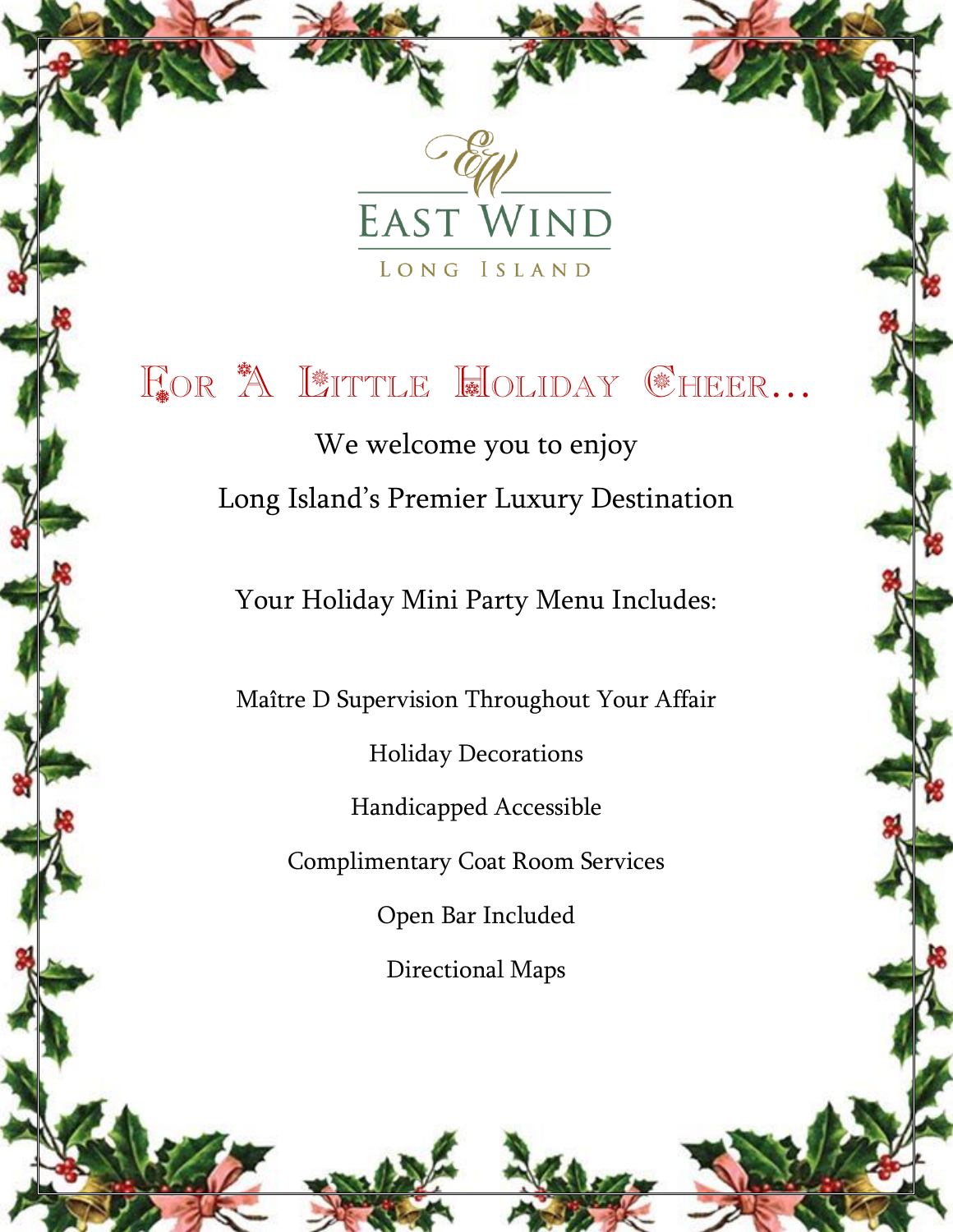# Holiday Mini Party Menu

for 50 guests to include

## COCKTAIL HOUR

Butler Style Hors D'oeuvres

Gourmet Franks Beef Franks in a puffed pastry

Scallops Wrapped in Bacon Fresh Sea Scallops with Crispy Bacon

Arancini Rice Balls Sun Dried Tomatoes, with White Wine and Fresh Basil

BLT "Deviled Eggs With Tomato Mousse, Satur Farms Rocket Arugula, Candied Bacon

Hoisin Barbeque Meatballs Grass-Fed Hoisin Glazed barbeque meatballs with wasabi cucumber drizzle

Farm to Table

#### Assorted East End Marinated Vegetables

Local fresh produce marinated in a balsamic vinaigrette and brushed with olive oil & roasted garlic, yellow squash, green zucchini, purple eggplant, portabella mushrooms, roasted sweet red & yellow peppers, with honey horseradish roasted baby carrots

#### Vegetable Crudité

A Cornucopia of farm fresh cut garden vegetables. Locally grown seasonal fresh vegetables, baby carrots, celery, English cucumber, sweet bell peppers, cherry tomatoes, served with fresh herb dips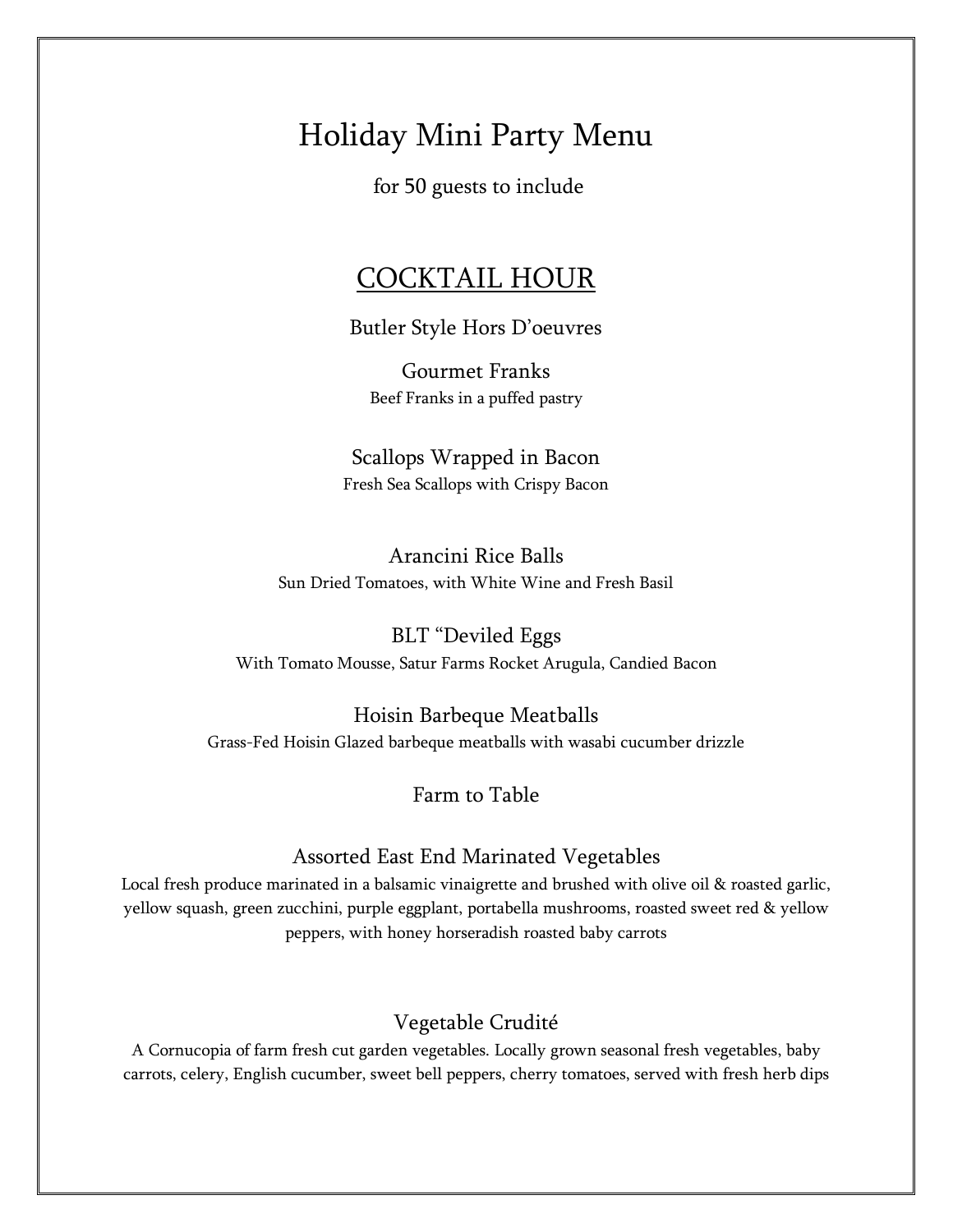### Fresh Mozzarella and Tomato Display

Chef's house made mozzarella delicately sliced and paired with yellow and red beefsteak tomatoes, completed with garden fresh basil and a fresh herb pesto drizzle

### Antipasto Italiano

Italy's finest selection of Genoa Salami, dried Italian sausage, hot & sweet capicola, sopressata, pepperoni, cinnamon orange cured olives, balsamic onions, provolone with olive oil, pepperoncini, artichoke hearts, slow oven roasted tomatoes, roasted red & yellow peppers

### Baked Brie en Croûte

Warm Baked Brie in alight and flaky pastry shell

### Gemelli and Broccoli Rabe

Broccoli Rabe tossed with gemelli pasta a pinch of chili flakes, confit Spanish onion and fresh olive oil and poached garlic

### Guacamole

House made guacamole served with chips

## Imported and Domestic Cheese Display

A terraced display of delicious cheeses, both local and world famous, Buttery dill Havarti, 12-year aged Spanish Manchego, semi soft nutty fontina, fresh and genuine aged Vermont cheddar, Point Reyes blue cheese. All display and presented with seasonal chutneys, spiced nuts, dried berries and North Fork harvested honey with an assortment of crackers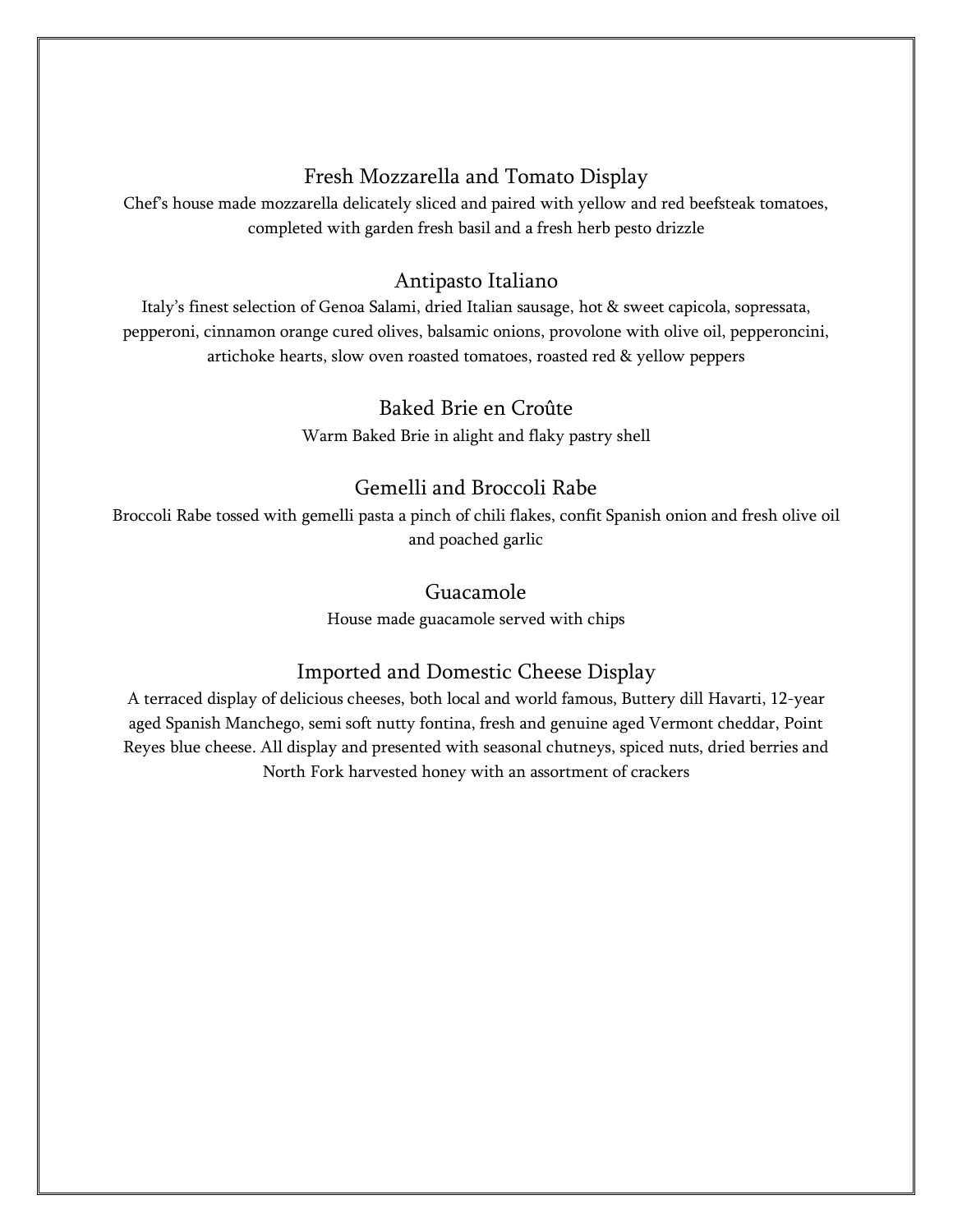# **RECEPTION**

### Salad Course Select One

Tossed Garden Salad Baby Field Greens, Carrots, Cucumbers with a house vinaigrette

Caesar Salad

Hearts of Romaine, shaved Parmigiano Cheese, Seasoned Croutons with Caesar Dressing

Greek Salad

Crisp Romaine, Kalamata olives, cucumbers, red onion, Feta Cheese served with a Greek Vinaigrette

Entrée Select One from each Category

Beef

Peppercorn Crusted Prime Rib Horseradish Au Jus

Whiskey Marinated Sirloin Sarsaparilla Bacon Onion Jam

### Seafood

Stuffed Flounder Stuffed with Crabmeat, Shrimp and Scallops in a lobster cream sauce

> Fillet of Salmon Roasted with Lemon Beurre Blanc